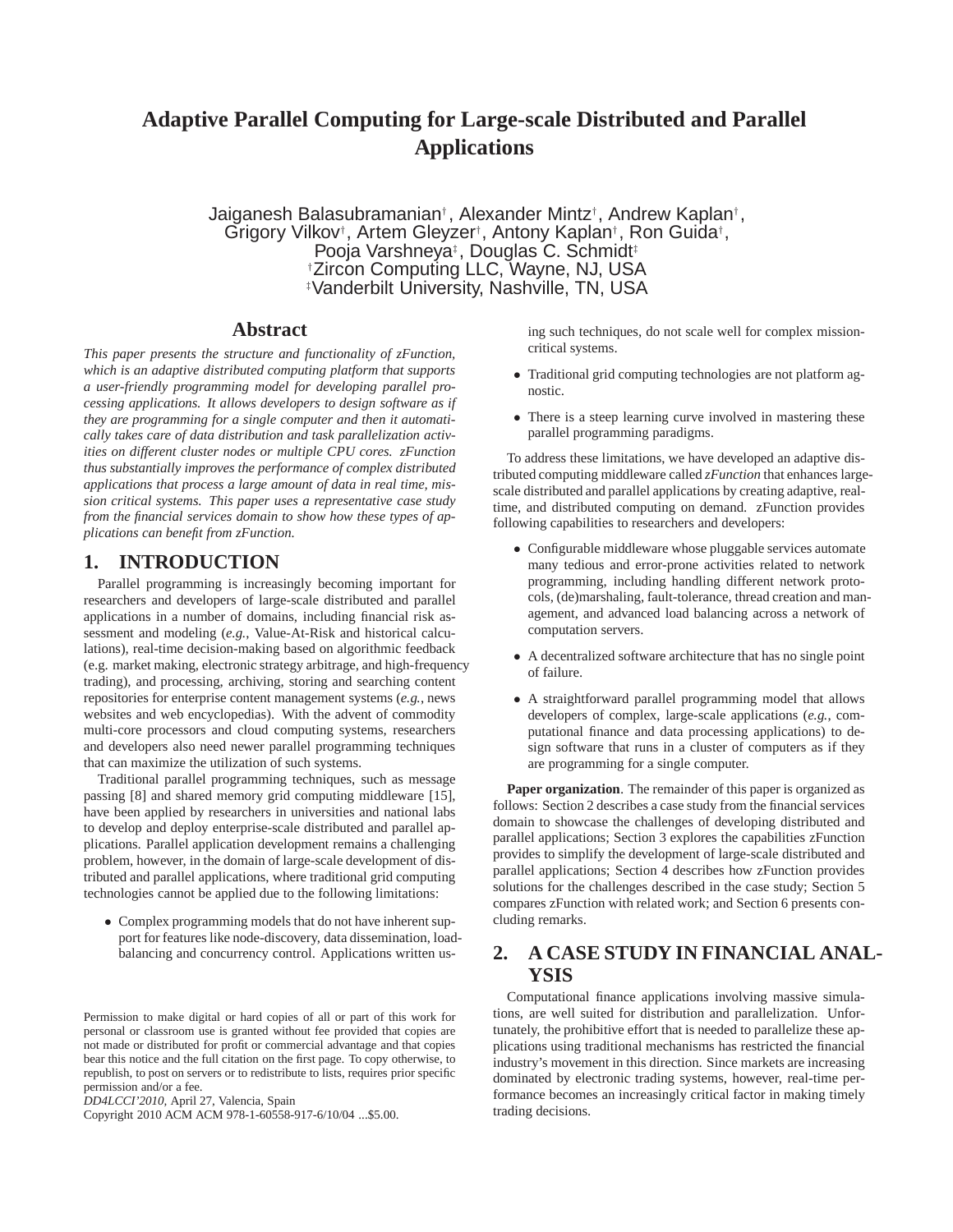A common problem encountered in the financial services industry is risk estimation. *Monte Carlo methods* [9] relying on simulations based on hypothetical market behavior scenarios have proven quite useful in risk calculations, especially for portfolios involving derivatives. The computational intensity of such methods, however, generally limits the frequency with which they can be used. Hence, there is a significant benefit from boosting the performance of such computations.

The remainder of this section presents a case study in financial analysis based on a *value-at-risk* (VaR) [12] calculation using Monte Carlo simulation to showcase key design challenges of developing parallel computational finance applications.

#### **2.1 The Definition and Applications of VaR Analysis**

In financial mathematics and financial risk management, Value at Risk (VaR) is a widely used measure of the risk of loss on a specific portfolio of financial assets. For a given portfolio, probability and time horizon, VaR is defined as a threshold value such that the probability that the mark-to-market loss on the portfolio over the given time horizon exceeds this value (assuming normal markets and no trading in the portfolio) is the given probability level.

For portfolios involving traditional instruments like stocks, effective and computationally parsimonious analytical methods (such as the variance-covariance method [11, 7]) for calculating the valueat-risk have been devised. Crucially, such methods rely on important assumptions about the nature of the loss distribution, including the stipulation that it is a normal distribution. Hence, such algorithms cannot be applied to portfolios that contain exotic instruments (such as options and other derivatives) and risk managers must resort to more generalized techniques.

Due to their generality, *Monte Carlo* methods are often utilized for VaR calculations for portfolios with options. Instead of modeling future portfolio performance on purely theoretical considerations, such methods simulate a large, representative set of possible performance scenarios and then base the VaR measurements on tallies of the results. One variant of such methods—design for portfolios with options—is to use the historical performance of the options' underlying securities at different randomly-selected times to generate plausible scenarios of future underlying securities' values. Since powerful algorithms (such as the Black-Scholes model [5] and the binomial tree model [6]) exist to predict option prices based on underlying prices, such scenarios can be extended to generate predictions about the performance of all positions in the portfolio, and thus the portfolio's overall performance.

Although such *Monte Carlo* (we use *Monte Carlo* methods based on historical simulations) methods are general and versatile, they are extremely computationally intensive. In particular, the algorithms for deriving options prices from those of their underlying securities are quite involved, and the computational cost is compounded by the fact that many such predictions must be calculated to generate a sufficiently large number of scenarios for reliable statistical analysis. Indeed, the computational cost of such calculations is often the factor limiting their broader use in the financial industry.

#### **2.2 A Typical Serial Implementation of VaR Calculation**

Inputs and results for VaR calculations are often hosted in applications such as *Microsoft Excel spreadsheets* and calculations are often controlled by a *Visual Basic for Applications* script. The actual calculations may be performed either within the Excel process

or delegated to another process in a client/server configuration.

This paper focuses on a representative VaR calculation where the computational task is to estimate the 1-day value at risk for a portfolio with positions in stocks, an index, and a number of American options on these securities. Figure 1 shows an architecture of such a serial VaR calculation, where a *Visual Basic* client applications computes the VaR for a set of portfolios (whose input data are stored in a *Microsoft Excel* spreadsheet) by invoking remote requests on a VaR evaluation library hosted in a *Linux* server. The *Monte Carlo* simulation achieves this VaR calculation by (1)



**Figure 1: A Serial VaR Calculation Example**

computing the value of the portfolio at the end of the time horizon under a large number of market behavior scenarios and (2) quantifying the maximum loss expected with a given probability (*i.e.*, the simulation's confidence interval).

In our case study, 381 options, 30 stocks, and one index tracking fund qualify for our portfolio. We collect the history of daily stock returns for two years preceding the VaR calculation date in an *Microsoft Excel* spreadsheet. The next step is creating 1,000 distinct scenarios by randomly drawing 1,000 sets of returns and calculating the underlying 1-day VaR value. As shown in Figure 1, the VaR calculation function is embedded in a library hosted on a Linux machine. Likewise, the client for this computation is an *Excel* spreadsheet and a *Visual Basic* client executable assists the *Excel* spreadsheet to make remote invocations on the Linux library. In the next section, we will describe the design challenges for parallelizing such VaR calculations.

#### **2.3 Design Challenges of Parallelizing the VaR Calculation**

In our case study, we have American options with discrete dividends on individual stocks, as there is no closed-form solution available for them and one has to use time-consuming binomial trees to calculate the price. Hence, the following computational steps are involved in calculating 1-day VaR: (1) randomly picking *N* historical dates, (2) applying the returns for each historical date to the underlying prices on the initial date to obtain a scenario for the underlying prices at the end of the time horizon, (3) for each scenario for the prices of the underlying securities, evaluating the prices of all the options in the portfolio, and (4) after evaluating all scenarios, forming the simulated distribution of the portfolio values and computing VaR.

Since the options price model calculations are logically independent and quite numerous within the scope of a single portfolio's analysis, this VaR calculation has great exploitable concurrency and is easy to parallelize. Although parallelization provides a realistic and economical way to improve the performance of such analysis, conventional implementations of this parallel calculation face a number of design challenges in offloading serial calculation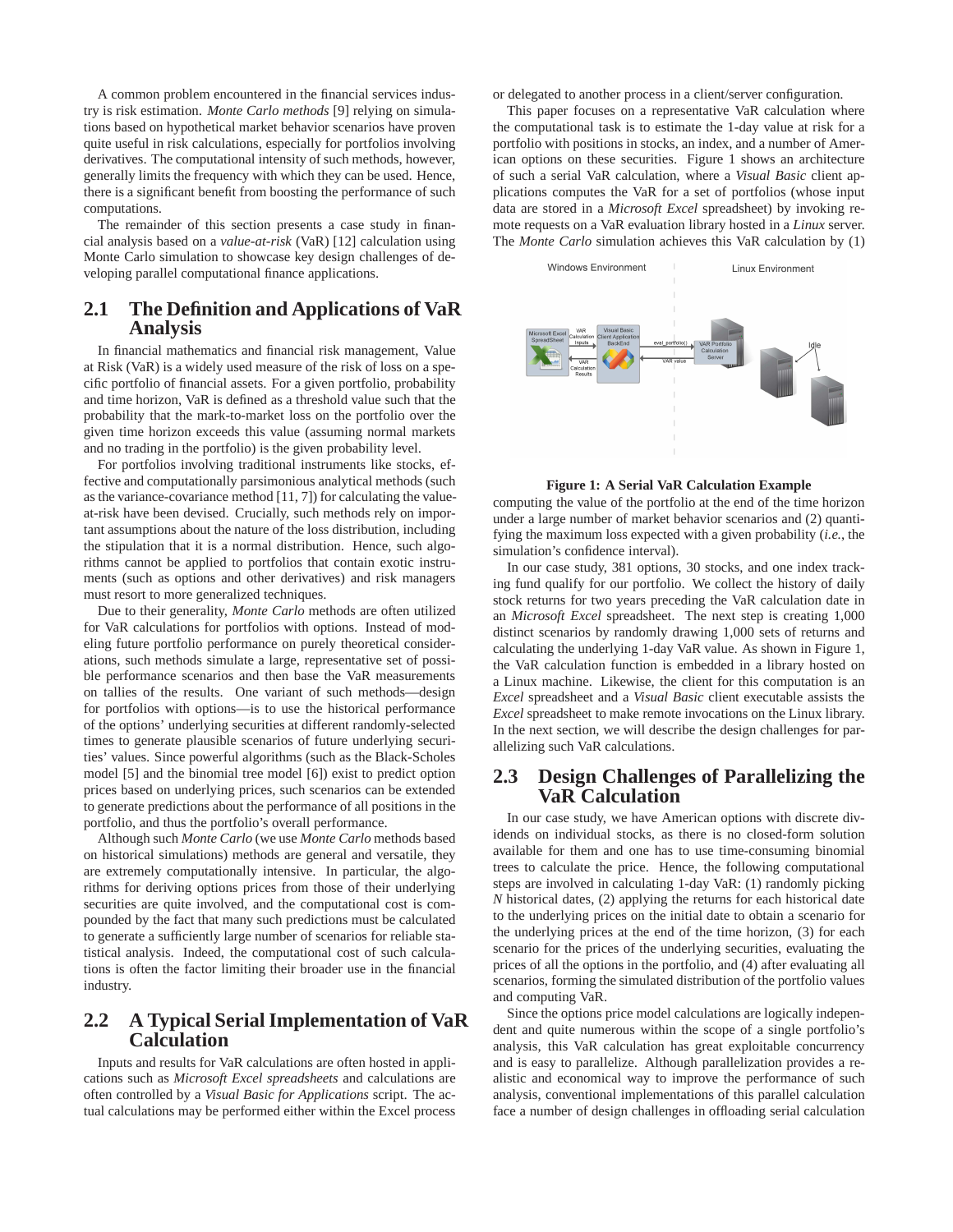to run in parallel on hundreds or thousands of distributed computation servers. The remainder of this section describes some of these key design challenges.

**Challenge 1: Discovery and addressing of remote computation servers for distributed computation**. If application developers write source code manually to perform parallel programming, they would have to identify the IP addresses of the client and server machines, determine multicast addresses, and also handle the variabilities associated with the underlying network stack to transfer requests and replies across the network. Moreover, this process would be repeated whenever the underlying platforms change, *e.g.*, the input data could be moved from the *Excel* spreadsheet to a database, or the VaR calculation server could be moved from the *Linux* host to a *Solaris* host. Irrespective of these changes in the underlying network, hardware, and platform topologies, the VaR calculation data must be distributed and distributed computations must be performed. As described above, manually modifying source code to handle such sophisticated use cases is hard.

**Challenge 2: Data Dissemination for remote distributed computation**. Distributed computations involves transforming the internal state of a program (*e.g.*, the input for the VaR calculation stored in the Excel spreadsheet) in an external format that be can transferred via the network to remote computation servers. The programming technique used to accomplish this transformation is called as *marshaling* and the reverse process of converting the external data format to internal data format is called *demarshaling*. Historically, application developers have manually written (de)marshaling code to meet the distributed computing requirements of VaR calculations. This (de)marshaling code is highly dependent on the format of the data being sent and the platforms hosting the client-server processes, which complicates manual source code development activities.

**Challenge 3: Efficient distribution of remote computation requests for effective resource management across the network**. After application developers devise solutions to challenges 1 and 2 above, intelligent request scheduling and distribution algorithms are needed to disseminate requests across the various computation servers. Efficient request dissemination ensures that (1) all hardware resources are utilized efficiently,  $(2)$  remote computations are not impeded by load imbalance across computation servers, and (3) clients are shielded from heterogeneous hardware and software capabilities.

**Challenge 4: Fault tolerance and application transparent fault detection and recovery**. When remote computation servers execute complex application calculations, hardware failures can disrupt the calculations. These types of failures must be handled resiliently since both the compute server(s) and communication links may be rendered unavailable. Developing source code for providing fault tolerance could involve writing code for detecting faults, identifying the requests that were being computed by the failed server, resending those requests to an alternate server, and taking rejuvenation actions such as restarting the failed servers. It is a tedious and error-prone process to write fault-tolerance infrastructure code for every application and makes it difficult for application developers to quickly parallelize existing finance applications.

**Challenge 5: Concurrency management**. Computational finance applications, such as the VaR calculation in our case study, are often highly computation intensive. These applications can therefore benefit greatly from proper concurrency management where all the cores in a multi-core processor are utilized efficiently for optimizing calculations. Programming these concerns requires application developers to manage concurrency explicitly by creating threads and synchronizing those threads with messages, and locks.

This process must be repeated for every platform since thread programming APIs differ from platform to platform, *e.g.*, differences in the thread API between Windows and Linux. Ideally, application developers should develop source code in a platform-agnostic manner so that application requests could be optimized depending on the availability of single- vs. multi-core processors.

The remainder of this paper uses the VaR case study to motivate how the zFunction middleware can address the above described distributed and parallel application development challenges associated with large-scale computational finance applications.

## **3. STRUCTURE AND FUNCTIONALITY OF ZFUNCTION**

This section describes the structure and functionality of zFunction, which is adaptive distributed middleware for accelerating the performance of complex compute-intensive applications in a networked environment.



**Figure 2: Overview of the zFunction Architecture**

Figure 2 shows the following key elements in the zFunction middleware:

• **Test Configuration Environment (TCE)**, is a application configuration utility that discovers, validates, and manages all applications in a deployment. It manages the compute servers, clients, and monitoring utilities and provides IP addresses and multicast addresses for distributed execution environment.

• **zNet**, which is an optimized load balancing framework linked with the client applications and hence resides in the client address space. zNet automatically distributes computations to all the available servers, transparently parallelizes executions in a scalable, reliable, and resource-efficient fashion, and improves performance by orders of magnitude compared with conventional programming techniques.

• **zEngine**, which is a computational server container that is installed and launched on (potentially heterogeneous) target machines. This is the container in which parallelized computations actually run. A zEngine uses the underlying operating system scheduling mechanisms (*i.e.*, core-aware thread creation, synchronization, and management) to maximize processor utilization by executing an instance of a parallelized function on each core (a common practice is to start as many *zEngine* instances on each host as there are processor cores).

• **zPluginbuilder**, is a utility that is used to adapt serial client libraries into parallelizable plug-in libraries that can parallelize complex computations using zNet middleware.

• **zAdmin**, which is a utility for managing (*i.e.*, monitoring, installing, starting, and stopping) the resources, and applications in the system either graphically or via a command-line.

The remainder of this section outlines the types of applications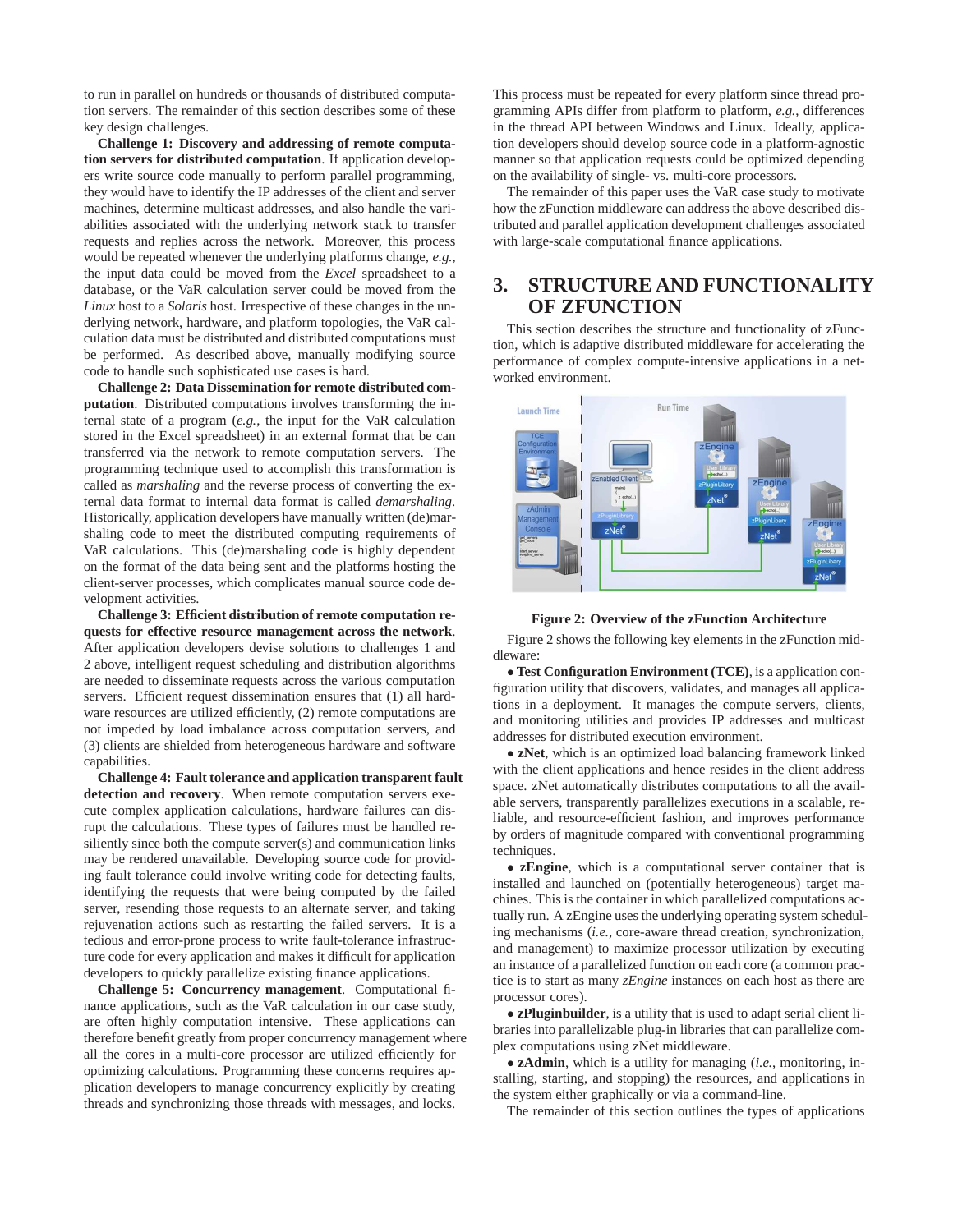that can benefit from zFunction and describes how its components in Figure 2 address the parallelization challenges described in Section 2.3.

#### **3.1 zEnabling using zFunctionAdapters and zPluginLibraries**

Any serial legacy application that performs complex calculations on large data-sets can be parallelized using zFunction. Parallelizing a serial application (which we call *zEnabling*) involves steps to link the application to zFunction middleware that transparently encapsulates the concerns of distributed and parallel processing from applications.

The *zEnabling* process shields application developers from lowlevel distribution concerns, such as discovery, addressing, (de)marshaling requests and replies, and deals with variabilities in the underlying network protocol stack(s), so that applications can integrate with any platform and programming language seamlessly. *zEnabled* application contains an equivalent *zFunctionAdapter* z\_F for every parallelizable function F. Client application developers only need to replace calls to  $F$  with calls to  $Z_F$  for parallelization.

The zFunctionAdapter  $z_F$  is a client-side proxy that transparently dispatches asynchronous requests to the zEngines, thereby providing adaptive, distributed, and high performance computing on demand for client applications. zFunction makes use of the zPluginBuilder tool for *zEnabling* user libraries.

The input to the zPluginBuilder tool is an *XML* file describing the function F, its input parameters, its output parameters, and the location of the library that contains the definition of the function F (shown in the middle section of Figure 3). The output is a library



**Figure 3: zEnabling a Serial Application with zFunction** (called the zPluginLibrary) with zFunctionAdapter implementation z\_F conforming to the same interface as the original function F. The generated zPluginLibrary is linked by both the client application as well as the zEngine (see the right side of the Figure 3). On the server, the zPluginLibrary simply delegates the calls made from the client-side zPluginLibrary (on behalf of the client applications) to the function F defined in the library created by the service developers. With a minimal amount of development effort, therefore, zFunction users obtain a versatile, production-quality parallelized application that can be deployed in a network of parallel computing nodes.

#### **3.2 Resolving Distributed and Parallel Application Design Challenges with zFunction**

We now describe how the zFunction components shown in Figure 2 address the key distributed and parallelize application design challenges summarized in Section 2.3.

**Resolving challenge 1: Providing an information service for**

**discovery and addressing of remote computation servers**. *The Configuration Environment* (TCE) acts as an information service for zFunction and bootstraps all the applications in the network. All other components in a zFunction deployment (including the clients and the zEngines that perform the remote computations) register with the TCE at startup. This process allows TCE to identify network settings such as the host IP addresses, network subnet identification, multicast addresses. TCE employs a handshaking protocol that provides network information to all zFunction components, so that applications can communicate with each other at runtime without collaborating with TCE.

**Resolving challenge 2: Providing transparent management of data distribution for remote communications**. zFunction allows application developers to optimize the system performance by providing flexible data-dissemination mechanisms. zFunction clients do not send data with every request; instead, data is sent only once, and with every request, zFunction sends a reference to each server on where the data could be found. Moreover, if new data needs to be updated midway through the computations, zFunction also provides a mechanism to signal all the servers and allow them to reach a common snapshot or checkpoint, receive the new input data from the client, and then resume computations. zFunction provides a utility called the zPluginBuilder that automatically generates zPluginLibraries that serve as adapters between the generic zFunction middleware and specific client/server applications. These adapters emit efficient (de)marshaling code that enables zFunction middleware to transparently support remote communication across heterogeneous platforms and networks.

**Resolving challenge 3: Providing effective resource management of remote computation servers**. When zEnabled client requests are sent to a server pool, zFunction middleware's intelligent load-balancer is used to evenly distribute work amongst existing computation servers in real-time, as shown in Figure 4. By spreading computations evenly across all the available servers, zFunction maximizes resource allocation for critical applications and also ensures that hardware resources are utilized to their fullest.



#### **Figure 4: Parallel Application Development with zFunction**

**Resolving challenge 4: Providing application-transparent multi-layer fault tolerance**. zFunction also ensures application execution irrespective of hardware failures, and transparently provides fault recovery and failover by re-executing requests at servers that are still operational. zFunction keeps track of the execution history of each request and to which zEngine the request has been sent to. When zFunction detects that a zEngine has failed, it automatically resends the request to a new or a rejuvenated Engine and ensures that the computations are performed irrespective of hardware failures.

**Resolving challenge 5: Providing implicit scalability using core-aware multi-threading**. zFunction attains parallelization by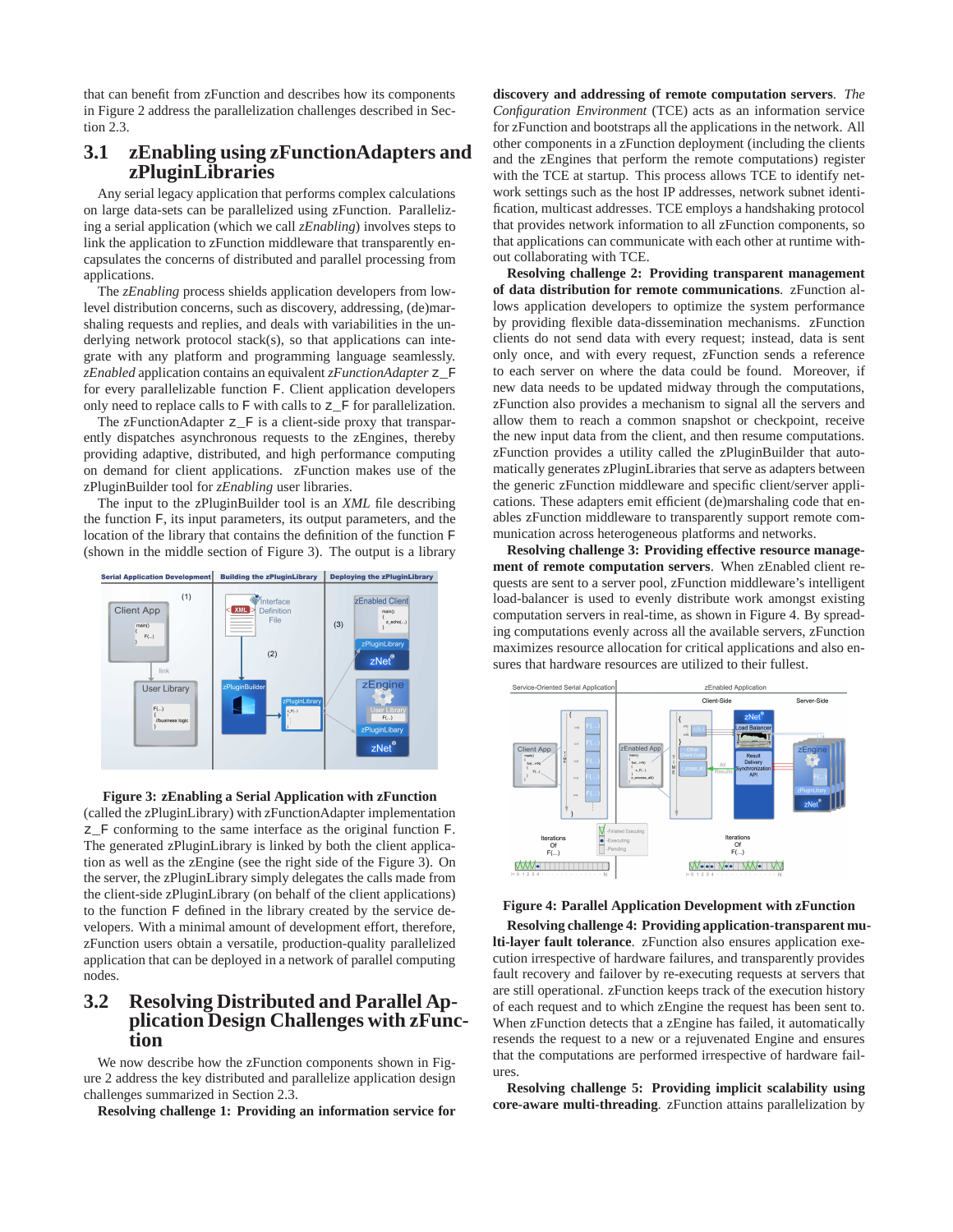executing multiple instances of an application's parallelizable function simultaneously in zEngine processes running on different machines on a network. zFunction provides implicit concurrency support and automatically creates threads for distributing requests to different servers and also synchronizes those threads using messages and locks.

# **4. APPLYING ZFUNCTION TO THE VAR CASE STUDY**

This section presents an updated VaR application that uses zFunction to parallelize calculations on a portfolio of stocks and options represented as a *Microsoft Excel* spreadsheet. As discussed in Section 3, the zFunction middleware permits the effective decoupling of the client code and the parallelizable function implementation so that they can run on different platforms, *e.g.*, Windows for the client and Linux for the servers. Moreover, different parts of the VaR application can also be written in different languages, *e.g.*, Visual Basic for the client and C/C++ for the servers.

The interface between the client and the parallelizable function is specified concisely in an XML-based *Interface Description File*. The zPluginBuilder tool is then used to generate plug-in libraries appropriate for both the client application and the zEngine server implementation. For this case study, the client is a *Microsoft Excel* spreadsheet that uses a COM interface (via *Visual Basic*) to integrate with the zFunction middleware. Conversely, servers are deployed in a pool of zEngines deploying Linux C/C++ libraries for VaR calculation.

#### **4.1 zFunction-based Client Implementation**

The client code for this application resides in a *Microsoft Excel* workbook that contains data about the market behavior scenarios (see Figure 1), which is a natural and typical medium for dataintensive financial calculations. As shown in Figure 5, the client





can therefore easily support a legacy serial implementation of the calculation written in *Visual Basic* for applications. This figure also shows how the *zEnabled* application requires two superficial transformations of the client-side code embedded in the spreadsheet:

- The calculations are dispatched asynchronously, and a separate callback function receives responses from remote zEngines and populates target cells in the resulting spreadsheet with these responses.
- The zPluginBuilder tool is used to generate a client-side COM interface that allows the invocation of the appropriate function from within the *Visual Basic* client code.
- **4.2 zFunction-based Server Implementation**

When developing the server-side code of a *zEnabled* application, it is only necessary to (1) create a user library containing the parallelizable function and (2) describe the function's interface using an interface description file (in XML). The zPluginBuilder tool is then used to generate a plugin library that can be dynamically loaded into zEngines running on any supported platform, as shown in Figure 3.

The server implementation consists of an eval\_portfolio() function, whose input parameters include a portfolio definition and a stock price scenario and uses the binomial options pricing model to evaluate all the options in the portfolio. The final result of the computation for a single scenario is a portfolio value. Each scenario (which is defined by its distinct set of hypothetical stock prices at the end of the simulation's time horizon) thus yields an independent and parallelizable portfolio value calculation. As shown in Figure 5, the zEngines devoted to the calculation can complete all these independent scenario calculations efficiently, with the clientside load balancer integrated into the zNet middleware distributing the work automatically.

#### **4.3 Benefits of Applying zFunction to the VaR Case Study**

The automated zEnabling process addresses all the challenges from Section 2.3 that are faced by developers of computational finance applications. As shown in Figure 5, to resolve challenges 1, 3, 4, and 5, the zFunction middleware automatically provides discovery, addressing, load balancing, fault detection and recovery mechanisms, ensuring that all client requests handed to it will eventually run, irrespective of communication or server failures. This fault-tolerance is provided by zFunction components on both sides of the network, requiring no application developer effort. The application-specific zFunction generated by the zPluginBuilder also encapsulates the concerns related to robust distributed computing behind an interface similar to that of the synchronous parallelizable function, thereby raising the level of programming abstraction experienced by application developers.

#### **5. RELATED WORK**

This section compares and contrasts our work on zFunction with related work on parallel application development and deployment.

**Aspect-Oriented Programming (AOP)**. Recent work has focused on using AOP [13] to separate parallelization concerns from application specific source code [10, 17, 14]. However, in order to provide real-time capabilities like fault-tolerance, load-balancing and data dissemination using AOP, newer technologies need to be used that support composition of aspects. zFunction provides all these benefits with minimum modification to existing applications.

**Grid computing middleware.** Many projects have explored the idea of utilizing distributed computing architectures to accelerate complex calculations over cluster of computers. Some well-known examples include the SETI@Home [3] and BOINC [2] projects, which employ under-utilized networked processors to perform computational tasks. Likewise, Frontier (www.frontier.com) provides grid software for utilizing available processors to accelerate parallel applications. In general, in these approaches the client nodes communicate via a centralized master node to submit jobs, which can increase latency, create performance bottlenecks, and yields a single point of failure. In contrast, zFunction provides a highly optimized and decentrallized middleware infrastructure for application parallelization, interprocess communication and data distribution.